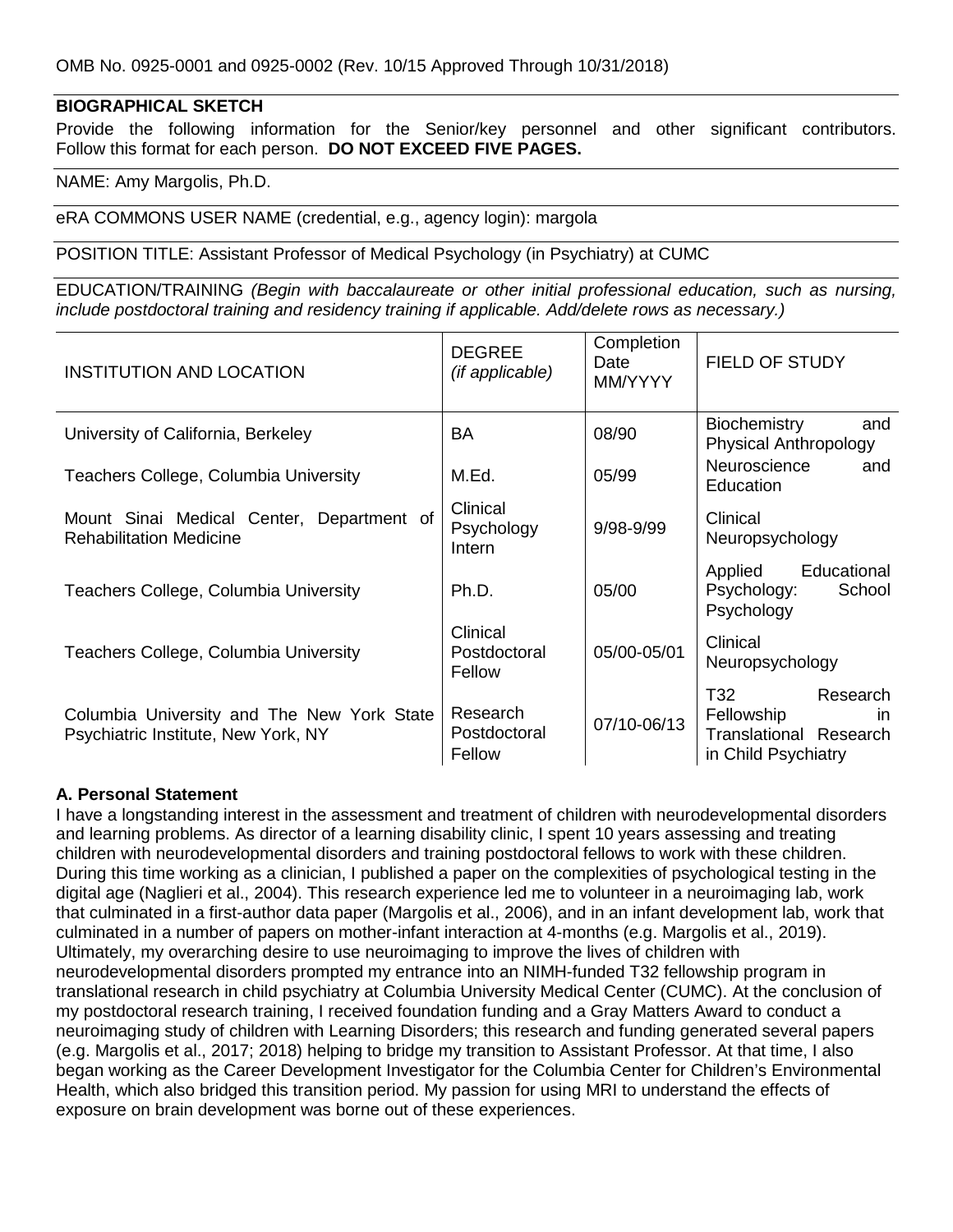Over the past six years, I have worked on a number of projects that use neuroimaging to assess the neural correlates of early-life exposure to neurotoxicants and the subsequent manifestation of neurodevelopmental problems in children and specifically learning disorders. I have served as PI or Co-Investigator on two neuroimaging studies nested within longitudinal birth cohorts conducted within the Columbia Center for Children's Environmental Health (CCCEH). First, I am PI for a study of the effects of prenatal exposure to tobacco smoke on fronto-striatal function and the manifestation of learning problems (NIEHS K23ES026239) that is conducted within the Sibling cohort. Second, I am Co-Investigator and serve as the neurodevelopment expert on a study using MRI to examine effects of *in utero* exposure to air pollution on developmental trajectories of brain structure and self-regulatory function in the Mothers and Newborns cohort (P50 ES009600). Last, I am Co-Investigator on a third federally funded grant (R01ES027424) studying the effects of bisphenol exposure on infant development in the Fair Start cohort. For this project I lead the infant cognitive assessments. In addition, I lead the neuroimaging effort on a new supplement to the grant assessing maternal brain function and postpartum depression.

\_\_\_\_\_\_\_\_\_\_\_\_\_\_\_\_\_\_\_\_\_\_\_\_\_\_\_\_\_\_\_\_\_\_\_\_\_\_\_\_\_\_\_\_\_\_\_\_\_\_\_\_\_\_\_\_\_\_\_\_\_\_\_\_\_\_\_\_\_\_\_\_\_\_\_\_\_\_\_\_\_\_\_\_\_\_\_

## **B. Research And Professional Experience**

#### **Employment**

| $8/1990 - 6/1994$                        | Tutor, Full-time, Brooklyn Learning Center. Supervisor: Nancy Curcio, PhD.                                                                                |
|------------------------------------------|-----------------------------------------------------------------------------------------------------------------------------------------------------------|
| $9/1996 - 9/1998$                        | Teaching Assistant for Psychological Assessment Course, Part-time, Teachers College<br>Columbia University, N.Y. Department Head: Steven T Peverly, Ph.D. |
| $9/1995 - 6/1996$                        | School Psychology Extern, Part-time, Bank Street School for Children, Supervisor:                                                                         |
|                                          | Bernice Berk, PhD.                                                                                                                                        |
| 9/1996-8/1997                            | Neuropsychology Extern, Part-time, Rusk Institute for Rehabilitation, Supervisor, Rose<br>Lynn Sherr, PhD.                                                |
| $9/2001 - 6/2008$                        | Adjunct Assistant Professor, Health and Behavior Studies, Teachers College, Columbia<br>University, N.Y. Department Head: Steven T Peverly, Ph.D.         |
| $6/2001 - 6/2004$                        | Neuropsychologist, Brooklyn Learning Center                                                                                                               |
| $7/2004 - 6/2010$                        | Director of Neuropsychological Services, Brooklyn Learning Center, Brooklyn, N.Y.                                                                         |
| $8/2005 - 6/2010$                        | Adjunct Assistant Professor, Part-time, Special Education, Bank Street College of                                                                         |
|                                          | Education, N.Y. Department Head: Andrea Spencer, PhD.                                                                                                     |
| 7/2013 - present                         | Assistant Professor of Medical Psychology (in Psychiatry), Full-time, Columbia University                                                                 |
|                                          | Medical Center. Division Chief: Jeremy Veenstra-VanderWeele, M.D.                                                                                         |
| <b>Honors and Awards</b>                 |                                                                                                                                                           |
| 6/1990                                   | High Honors for Graduation, U.C. Berkeley                                                                                                                 |
| 6/2000                                   | Fellowship in Clinical Neuropsychology: Teacher's College                                                                                                 |
| 3/2002                                   | APA Special Task Force: Psychological Testing on the Internet                                                                                             |
| 6/2007                                   | Invited Member: Higher Education Disability Support-Universal Design Principles Advisory                                                                  |
| 1/2008                                   | Awarded \$70,000 grant from the FAR Fund for treatment of NonVerbal Learning Disability.                                                                  |
| 7/2010                                   | T32 Fellow in Translational Research, CUMC, Department of Psychiatry                                                                                      |
| 10/2013                                  | NIEHS Center For Environmental Health In Northern Manhattan, Pilot Project Grant                                                                          |
| 8/2015                                   | <b>MRI Unit Research Pilot Grant</b>                                                                                                                      |
| 9/2015                                   | Junior Faculty Trainee for the Columbia Center for Children's Environmental Health                                                                        |
| 9/2015                                   | Grey Matters Fellow, Columbia University Medical Center, Department of Psychiatry                                                                         |
| 1/2017                                   | Associate Member, NIEHS Center for Environmental Health in Northern Manhattan                                                                             |
| 1/2017                                   | Founding Member of the Board of Trustees, The Bridge School.                                                                                              |
| 3/2018                                   | Chairman's Pilot Award: Neural Correlates of Reading Disorder in Children from Low                                                                        |
|                                          | Socioeconomic Status.                                                                                                                                     |
| 3/2019                                   | NIEHS Center For Environmental Health In Northern Manhattan, Pilot Project Grant                                                                          |
| 5/2019                                   | Invited author of DSM5 Text Revision - Chapter on Learning Disorders                                                                                      |
| 7/2019                                   | Elected Co-Chair of the ECHO Neurodevelopment Working Group                                                                                               |
| <b>Professional Societies</b>            |                                                                                                                                                           |
| American Psychological Association       |                                                                                                                                                           |
| International Neuropsychological Society |                                                                                                                                                           |

National Academy of Neuropsychology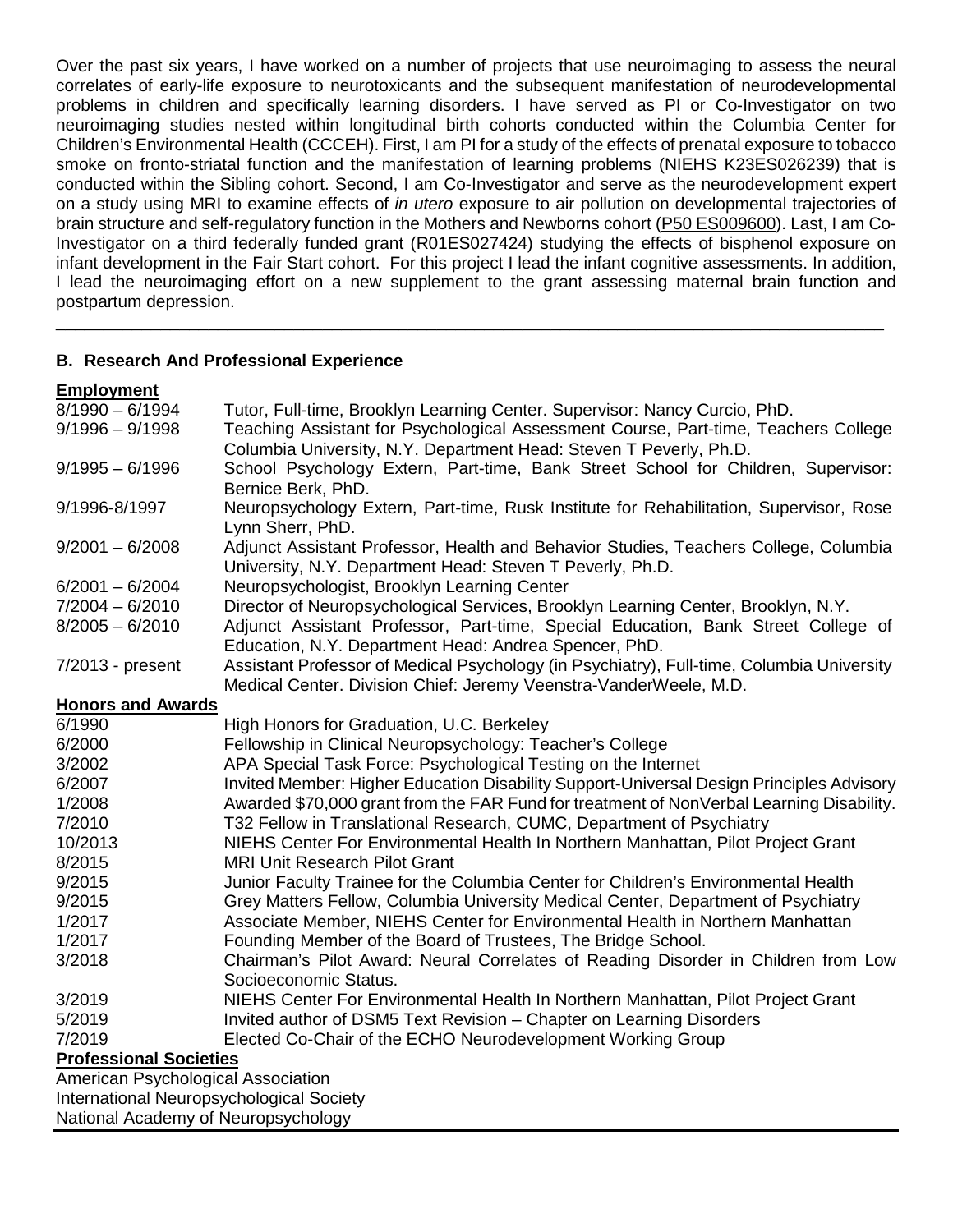# **C. Contribution to Science**

- 1. **Environmental Exposure and Neuroimaging.** My research has focused on using neuroimaging (MRI, EEG) to study associations between prenatal exposure to neurotoxicants and altered brain structure and function. Specifically we have thus far acquired MRI data from two cohorts of young children (age 5 and ages 7-9 years old). We have documented associations between prenatal exposure to neurotoxicants (flame retardants and environmental tobacco smoke) and neural circuits that support cognitive control and reading. Identifying this interim process in the developmental pathway for exposure to poor behavioral outcome will allow us to develop more targeted prevention and intervention policies.
	- a. Margolis AE, Banker S, Pagliaccio D, De Water E, Curtin P, Bonilla A, Herbstman JB, Whyatt R, Bansal R, Sjödin A, Milham MP, Peterson BS, Factor-Litvak P, Horton MK. Functional Connectivity of the Reading Network is Associated with Prenatal Polybrominated Diphenyl Ether Concentrations in a Community Sample of 5 Year-Old Children: A preliminary study. Environment International. 2019. In press.
	- b. De Water E, Curtin P, Zilverstand A, Sjödin A, Bonilla A, Herbstman JB, Ramirez J, Margolis AE, Bansal R, Whyatt RM, Peterson BS, Factor-Litvak P, Horton MK. A preliminary study on prenatal polybrominated diphenyl ether serum concentrations and intrinsic functional network organization and executive functioning in childhood. Journal of Child Psychology and Psychiatry. 2019. doi: 10.1111/jcpp.13040
	- c. Margolis AE, Pagliaccio D, Banker S, Tomas L, Ramphal B, Herbstman J, Rauh V, Marsh R. Prenatal exposure to environmental tobacco smoke alters the structure and function of cognitive control circuits in childhood. Poster accepted at the 58th annual meeting of the American College of Neuropsychopharmacology, December 7-13, 2019, Orlando, Florida.
- 2. **Environmental Exposure and Neurodevelopment.** Environmental exposure to neurotoxicants poses significant risks to children's neurodevelopmental outcomes. In my work at the Columbia Center for Children's Environmental Health, I have been studying the behavioral and cognitive outcomes after exposure to various neurotoxicants including air pollution and neurotoxic metals. These exposures are associated with behavioral and cognitive disturbances in youth that can lead to poor psychosocial outcomes and mental health disturbance. Understanding the associated outcomes of these exposures will allow for enhanced public policy messaging and prevention programs to ensure children's safety from these exposures in the future.
	- a. Margolis A, Herbstman JB, Thompson VK, Perera FP, Tang D, Peterson BS, Rauh, VA. Longitudinal Effects of Prenatal Exposure to Air Pollutants (Polycyclic Aromatic Hydrocarbons) on Self-Regulatory Capacities and Social Competence. Journal of Child Psychology and Psychiatry. 2016 Jul;57(7): 851- 60. PubMed PMID: 26989990; PubMed Central PMCID: PMC5333974.
	- b. [Cowell WJ,](https://www.ncbi.nlm.nih.gov/pubmed/?term=Cowell%20WJ%5BAuthor%5D&cauthor=true&cauthor_uid=29787900) [Margolis A,](https://www.ncbi.nlm.nih.gov/pubmed/?term=Margolis%20A%5BAuthor%5D&cauthor=true&cauthor_uid=29787900) [Rauh VA,](https://www.ncbi.nlm.nih.gov/pubmed/?term=Rauh%20VA%5BAuthor%5D&cauthor=true&cauthor_uid=29787900) [Sjödin A,](https://www.ncbi.nlm.nih.gov/pubmed/?term=Sj%C3%B6din%20A%5BAuthor%5D&cauthor=true&cauthor_uid=29787900) [Jones R,](https://www.ncbi.nlm.nih.gov/pubmed/?term=Jones%20R%5BAuthor%5D&cauthor=true&cauthor_uid=29787900) [Wang Y,](https://www.ncbi.nlm.nih.gov/pubmed/?term=Wang%20Y%5BAuthor%5D&cauthor=true&cauthor_uid=29787900) [Garcia W,](https://www.ncbi.nlm.nih.gov/pubmed/?term=Garcia%20W%5BAuthor%5D&cauthor=true&cauthor_uid=29787900) [Perera F,](https://www.ncbi.nlm.nih.gov/pubmed/?term=Perera%20F%5BAuthor%5D&cauthor=true&cauthor_uid=29787900) Wang [S,](https://www.ncbi.nlm.nih.gov/pubmed/?term=Wang%20S%5BAuthor%5D&cauthor=true&cauthor_uid=29787900) [Herbstman JB.](https://www.ncbi.nlm.nih.gov/pubmed/?term=Herbstman%20JB%5BAuthor%5D&cauthor=true&cauthor_uid=29787900) Associations between prenatal and childhood PBDE exposure and early adolescent visual, verbal and working memory. Environment International. 2018 Sep;118: 9-16. PubMed PMID: 29787900.
	- c. Horton MK, Hsu, L, Claus Henn B, Margolis A, Austin C, Svensson K, Schnaas L, Gennings C, Hu H, Wright R, Téllez Rojo M, Arora M. Dentine biomarkers of prenatal and early childhood exposure to manganese, zinc and lead and childhood behavior. Environment International. 2018. 121 (1) 148-158.
	- d. Pagliaccio D, Herbstman J, Perera F, Tang D, Goldsmith J, Peterson B, Rauh V, Margolis AE. Prenatal Exposure to Polycyclic Aromatic Hydrocarbons Modifies the Effects of Early Life Stress on Attention & Thought Problems in Late Childhood. JCPP. 07 January 2020 <https://doi.org/10.1111/jcpp.13189>
- **3. Mother-Infant Face-To-Face Communication and Infant Social and Cognitive Development.** Motherinfant face-to-face communication is a discrete developmental line in human development and predicts various risk outcomes. I have collaborated with Dr. Beatrice Beebe since 2006. Our work uses measures of mother and infant interactive- and self-contingency in face-to-face communication to identify behavioral markers of developmental risk.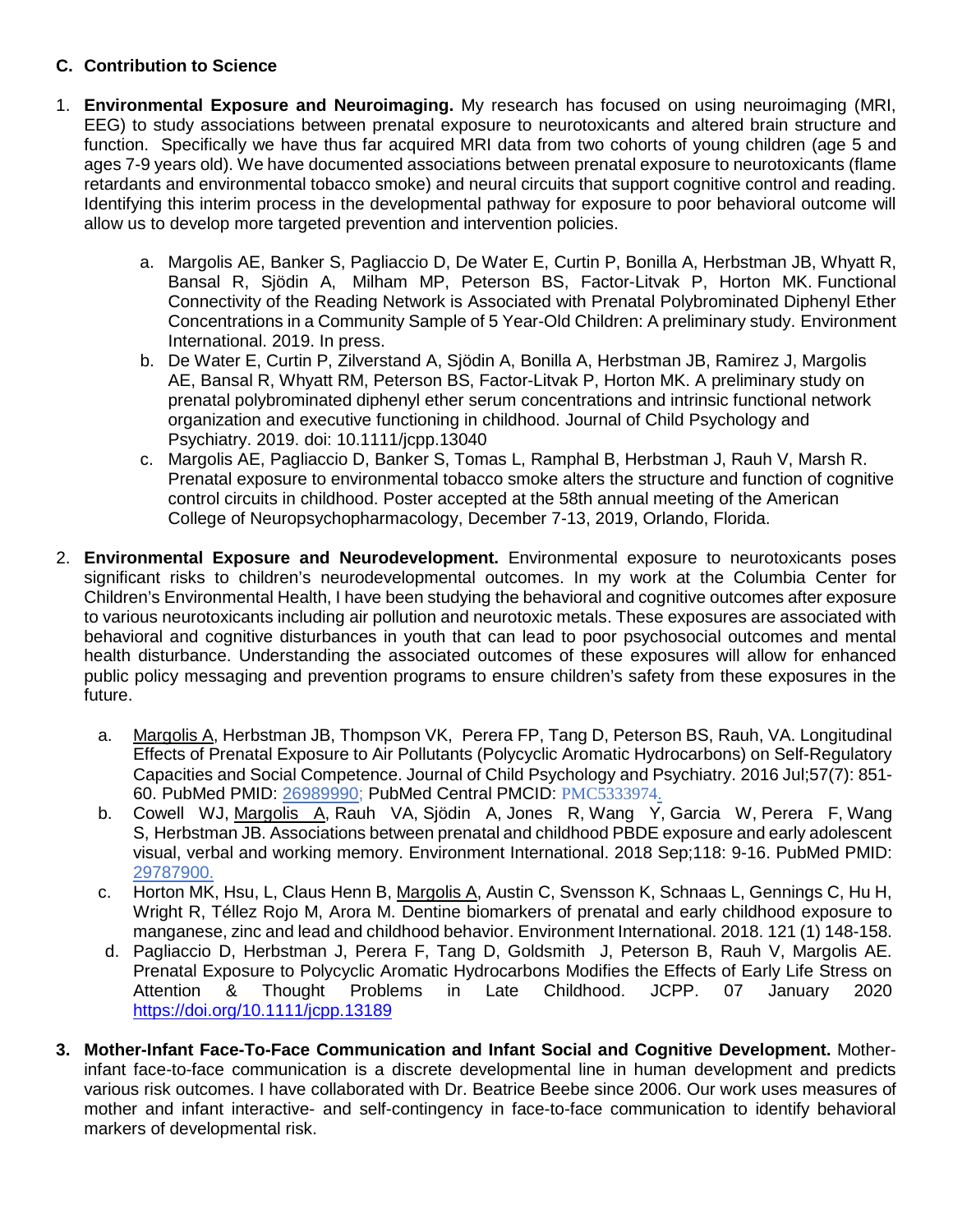- a. Margolis AE, Lee SH, Peterson BS, Beebe B. Profiles of Infants Communicative Behavior. Developmental Psychology. 2019. doi: 10.1037/dev0000745
- b. Beebe, B., Messinger, D., Bahrick, L. E., Margolis, A., Buck, K. A., & Chen, H. (2016). A systems view of mother–infant face-to-face communication. Developmental Psychology, 52(4), 556–571.
- c. Beebe B, Myers MM, Lee SH, Lange A, Ewing J, Rubinchik N, Andrews H, Austin J, Hane A, Margolis AE, Hofer M, Ludwig RJ, & Welch MG. (2018). Family Nurture Intervention For Preterm Infants Facilitates Positive Mother-Infant Face-to-Face Engagement at Four Months. 2018. Developmental Psychology. Nov;54(11):2016-2031. doi: 10.1037/dev0000557
- d. Beebe B, Steele M, Jaffe J, Buck K, Chen H, Cohen P, Kaitz M, Markese S, Andrews H, Margolis A, Feldstein S. Maternal Anxiety Symptoms and Mother-Infant Self- and Interactive Contingency. 2011. Journal of Infant Mental Health, 32 (2), 174–206.
- 4. **Neuroimaging of Specific Learning Disability (SLD).** SLD is a common childhood disorder affecting up to 10 percent of children. Neuroimaging studies have focused on elucidating disruptions in neural circuits underlying academic achievement. My work has focused on mapping the neural correlates of psychological problems often associated with specific learning disorders, such as anxiety, social problems, and executive function problems, which have been largely understudied in educational research and which require targeted treatment. By identifying alterations in circuits other than the 'reading' or 'math' circuits that contribute to poor achievement, this work may point to novel targets for intervention. Further this work underscores the need for development of empirically validated, evidence-based treatments for the psychological problems that are inherent in learning disorders.
	- a. Margolis AE, Pagliaccio D, Davis KS, Thomas L, Banker SM, Cyr M, Marsh R. Neural [Correlates](https://www.ncbi.nlm.nih.gov/pubmed/30919230) of [Cognitive](https://www.ncbi.nlm.nih.gov/pubmed/30919230) Control Deficits in Children with Reading Disorder. Brain Imaging and Behavior. 2019. Mar 28. doi: 10.1007.
	- b. Margolis AE, Pagliaccio D, Thomas L, Banker S, Marsh R. Salience network connectivity and Social Processing in Children with Nonverbal Learning Disability or Autism Spectrum Disorder. Neuropsychology. 2019 Jan; 33(1): 135–143. PMCID: PMC6322976
	- c. Davis K, Margolis AE\*, Thomas, L, Huo, Z. Marsh R. Amygdala sub-regional functional connectivity predicts anxiety in children with reading disorder. Developmental Science. 2018. Sep; 21(5):e12631. PMCID: PMC6042207.
	- d. Alexander L,…Margolis AE,…Milham M. An open resource for transdiagnostic research in pediatric mental health and learning disorders. Scientific Data, Nature Research. 2017 Dec 19;4:170-181. PMCID: PMC5735921.
- 5. **Neuroimaging and Cognitive Abilities.** Modern intelligence quotient (IQ) tests are based either on a general model of intelligence or on a multidimensional model of intelligence. Neuroimaging studies have focused on identifying the neural correlates of general intelligence ('g') with little attention paid to the neural correlates of dimensional aspects of intelligence. As evidenced by lesion studies, these dimensional aspects of intelligence describe specific cognitive abilities that are distinct from general intelligence. Many individuals with neurodevelopmental disorders demonstrate discrepancies between these specific cognitive abilities. Thus much of my work has focused on investigating the structural and functional brain correlates of discrepancies in cognitive abilities in healthy individuals so that we may better understand the neurobiological underpinnings of developmental psychopathologies that are characterized by these cognitive discrepancies.
	- a. Margolis A, Bansal R, Xuejun H, Algermissen M, Erickson C, Khlar KW, Naglieri JA, Peterson BS. Using IQ discrepancy scores to examine the neural correlates of specific cognitive abilities. Journal of Neuroscience. 2013 Aug 28;33(35) 14135–14145. PubMed PMID: [23986248;](https://www.ncbi.nlm.nih.gov/pubmed/23986248) PubMed PMCID: PMC3756758.
	- b. Margolis A, Davis K. Pao L, Lewis, A. Wang, Tau G, Zhao G, Wang Z, Marsh R. Verbal-spatial IQ discrepancies impact brain activation associated with the resolution of cognitive conflict in children and adolescents. Developmental Science. 2018 Mar;21(2). PubMed PMID: 28198067; PubMed Central PMCID: PMC5557695.
	- c. Margolis A, Bansal R, Peterson BS. Associations of white matter integrity and discrepancies between verbal and performance IQ. (2015). Poster presented at the 54<sup>th</sup> annual meeting of the American College of Neuropsychopharmacology, December 6-12, 2015, Hollywood, Florida.